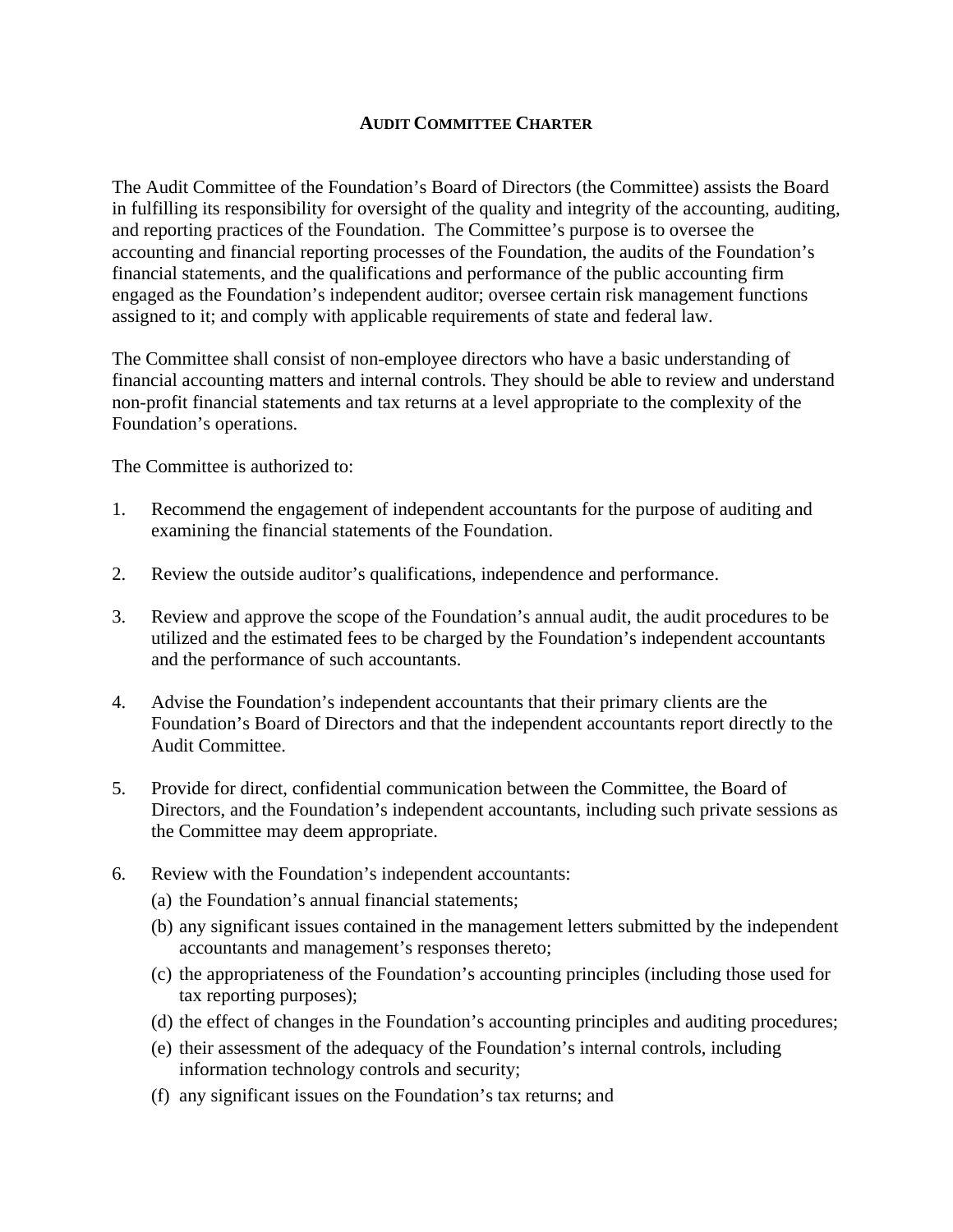- (g) the time each of the independent accountants' staff have worked on the Foundation's account to ensure appropriate rotation every five years.
- 7. Review and approve all non-audit related services to be performed by the Foundation's independent accountants, including the scope thereof and the estimated fees to be charged.
- 8. Review the Foundation's IRS Form 990PF.
- 9. Review the Foundation's internal controls.
- 10. Review the Foundation's practices and policies with respect to information technology security and privacy protection.
- 11. Review the Foundation's list of federal and state regulatory reports with their respective filing requirements.
- 12. Review the Foundation's management of contracts and ensure adequate protection of copyrights and trademarks.
- 13. Review the Foundation's insurance coverage to ensure adequate protection against various risks and recommend any changes to the Board of Directors.
- 14. Review the Foundation's Business Continuity Plan, including staff and office safety.
- 15. Review the Foundation's banking relationships.
- 16. Oversee implementation and compliance with the Foundation's Staff Whistleblower and Board Member Whistleblower policies.
- 17. Oversee implementation and compliance with the Foundation's Staff Code of Ethics and Board Member Code of Ethics policies.
- 18. Review the report on responses to the annual questionnaires regarding compliance with the Code of Ethics policies, Whistleblower policies, and similar policies by Board members, staff, officers, and key employees.
- 19. Engage and work directly with appropriate expert advisors as necessary or desirable.
- 20. Periodically review the Committee's responsibilities and recommend any changes to the Governance and Compensation Committee.
- 21. Engage and work directly with appropriate expert advisors as necessary or advisable, including the expenditure of funds for the retention of such advisors